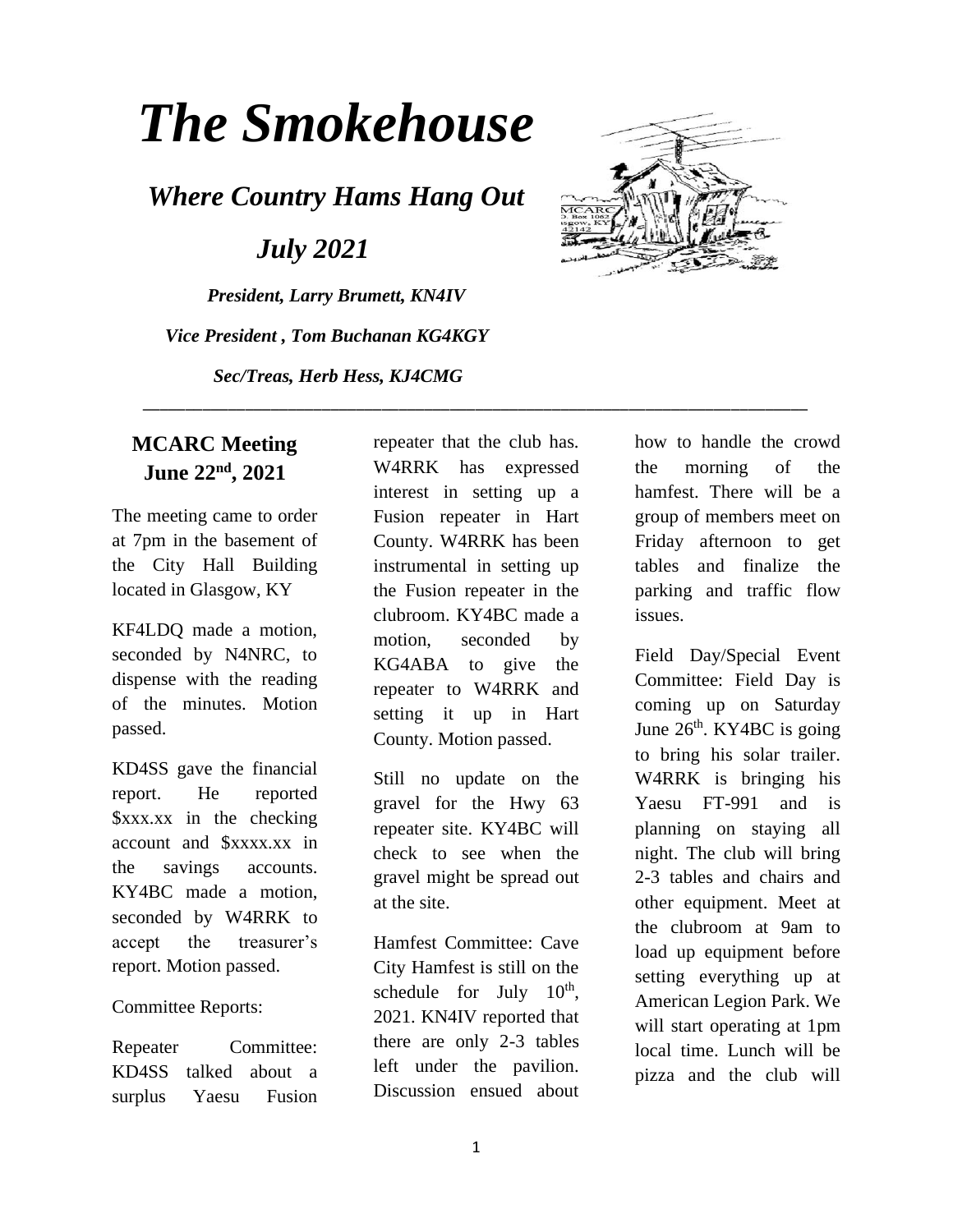provide hamburgers, hotdogs, and brats.

Webpage Committee: KN4WLS will update the website to reflect the upcoming Field Day event this weekend.

Old Business: Nothing to report.

New Business: W4RRK talked about setting up a YSF reflector for the club to use. He gave a brief overview of the equipment that is needed to set up a reflector. The club currently uses KK4OVW's hotspot located in Nashville, TN. KY4BC made a motion, seconded by K1CEH to let W4RRK setup a reflector with the KY4X callsign. Motion passed.

KN4IV nominated K4LLT for membership.

No further business to come before the meeting, KN4WLS made a motion, seconded by KY4BC to adjourn. Motion passed. There were 21 members and 1 guest present at the meeting.

## **Barren County Progress Field Day Article**

Ham radio operators from the Mammoth Cave Amateur Radio Club in Glasgow, KY participated in a national amateur radio exercise from 1 PM on Saturday until 1 PM on Sunday, June  $26 - 27$ . The event is ARRL Field Day [\(www.arrl.org/FieldDay\)](http://www.arrl.org/FieldDay), an annual amateur radio activity organized since 1933 by ARRL, the national association for amateur radio i

Hams from across North America ordinarily participate in Field Day by establishing temporary ham radio stations in public locations to demonstrate their skill and service. Their use of radio signals, which reach beyond borders, bring people together while providing essential communication in the service of communities. Field Day highlights ham radio's ability to work reliably under any conditions from almost any location and create an independent, wireless communications network. Many hams have portable radio communication capability that includes alternative energy sources

such as generators, solar panels, and batteries to power their equipment.

Hams have a long history of serving our communities when storms or other disasters damage critical communication infrastructure, including cell towers. Ham radio functions completely independently of the internet and phone systems and a station can be set up almost anywhere in minutes. Hams can quickly raise a wire antenna in a tree or on a mast, connect it to a radio and power source, and communicate effectively with others.

During Field Day 2020, more than 18,000 hams participated from thousands of locations across North America. A self-study license guide is available from ARRL: *The ARRL Ham Radio License Manual*[\(www.arrl.org/shop](http://www.arrl.org/shop/Ham-Radio-License-Manual) [/Ham-Radio-License-](http://www.arrl.org/shop/Ham-Radio-License-Manual)[Manual\)](http://www.arrl.org/shop/Ham-Radio-License-Manual) and for [Kindle](https://read.amazon.com/kp/embed?asin=B07DFSW94G) [\(https://read.amazon.com/k](https://read.amazon.com/kp/embed?asin=B07DFSW94G) [p/embed?asin=B07DFSW](https://read.amazon.com/kp/embed?asin=B07DFSW94G) [94G\)](https://read.amazon.com/kp/embed?asin=B07DFSW94G). For more information, go to the Mammoth Cave Amateur Radio Webpage [\(WWW.KY4X.ORG\)](http://www.ky4x.org/).

 **By: Lynn Traylor KG4ABA**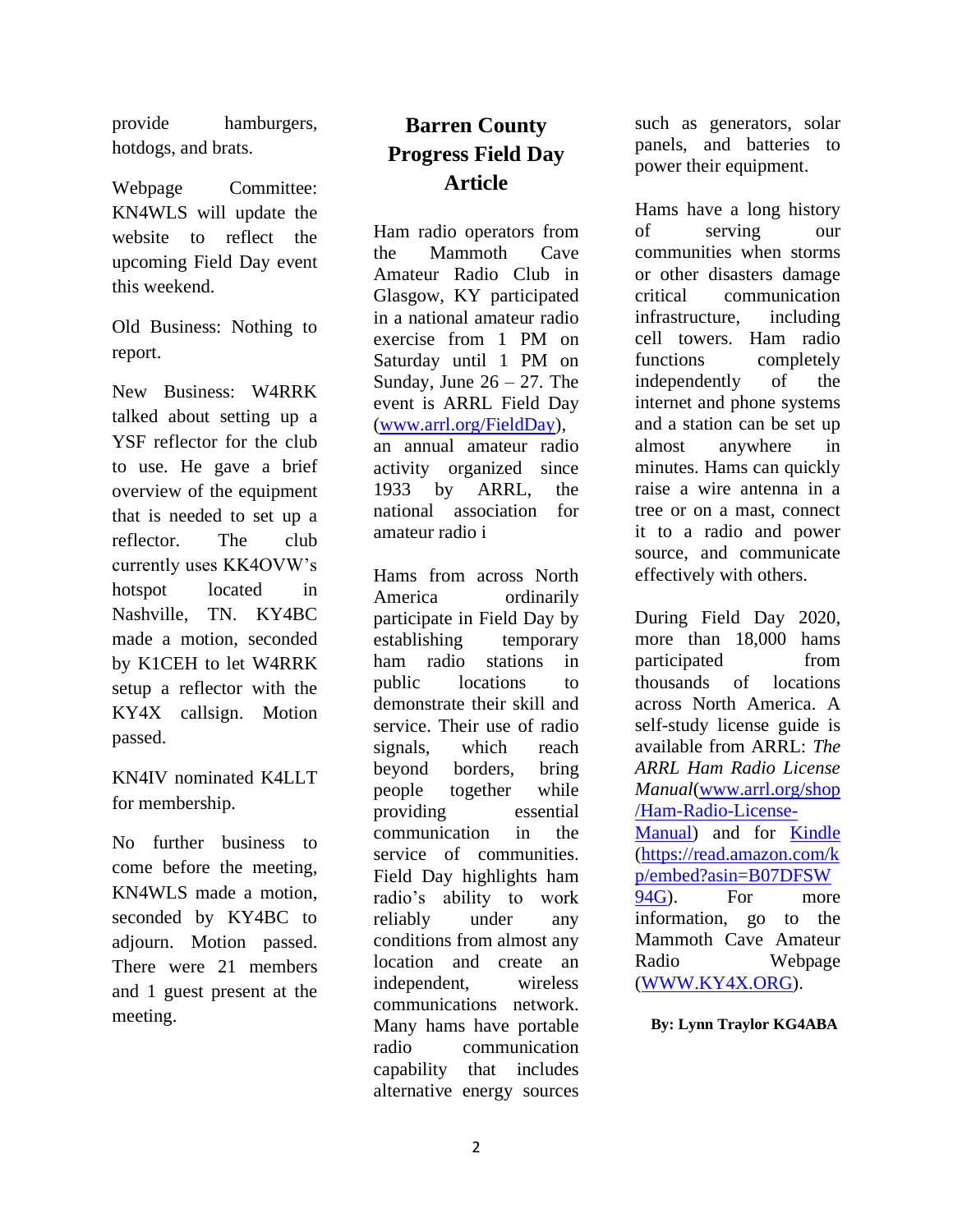#### **Cave City Taiigate Fest**

Due to Covid 19 restrictions the Mammoth Cave ARC held it's first tailgate hamfest in the parking lot of the Cave City Convention Center on<br>July  $10^{th}$  with great July  $10^{th}$  with great success, MCARC club members as well hams from other counties and states took part in the fest. On Friday night July  $9<sup>th</sup>$ hams and friends took part in Ham Jam with several hams gathering for music, fun and food courtesy of Mike Taylor N4MHT. Thanks to who all helped organize fest.



#### **3Y0J Bouvet Island DXpedition Team Hasn't Given Up the Ship**

**[The Daily DX](http://www.dailydx.com/)** has reported that the **[3Y0J](https://3y0j.com/)** DXpedition team is still hoping to have a go at the island in 2023. The DXpedition team had planned to travel to Bouvet via the RV *Braveheart*, owned by Nigel Jolly, K6NRJ.

"Since the cancellation of 3Y0J, we have been working closely with Nigel

Jolly to form a new plan, with a new owner of *Braveheart* and a revised payment plan that enables Nigel Jolly to continue managing *Braveheart* and will keep it available for DXpeditions for years to come," said the announcement from DXpedition co-leader Paul Ewing, N6PSE. "We are working out the details of this plan and hope to have some very positive news very soon. We have not given up!"

The Intrepid-DX Group **[announced](http://www.arrl.org/news/3y0j-dxpedition-to-bouvet-island-cancelled)** earlier this month that it has canceled its long-anticipated DXpedition to Bouvet. Jolly told the DXpedition that the *Braveheart* was being sold and he was canceling its contract for the 3Y0J voyage.



#### **Email to ARRL Life Members**

To keep member records up to date, ARRL emailed Life Members on June 16 and will be sending a follow-up email in the next few days, asking them to verify their mailing address. Be assured that it is a legitimate request sent

from ARRL. Thank you to all those who responded.

If you need to update your address information, call (860) 594-0200, email **[membership@arrl.org](mailto:membership@arrl.org)**, or respond to the email you received. If your email client does not recognize the text as a link, you will need to cut and paste it into a web browser to access the verification web page.



### **Young Caribbean Nation Formalizing Amateur Radio Guidelines and Standards**

With a population just north of 71,000, the Caribbean island country of Dominica (J7) boasts a modest but active ham radio population. Given Dominica's vulnerability to hurricanes, the ham radio emphasis often focuses on emergency communication support. In 2017, after **[Hurricane](http://www.arrl.org/news/global-effort-under-way-to-restore-dominica-s-amateur-radio-capabilities)**  [Maria](http://www.arrl.org/news/global-effort-under-way-to-restore-dominica-s-amateur-radio-capabilities) hit the tiny island, ham radio filled a huge telecommunications gap. Now the country's telecommunications regulator is asking hams to